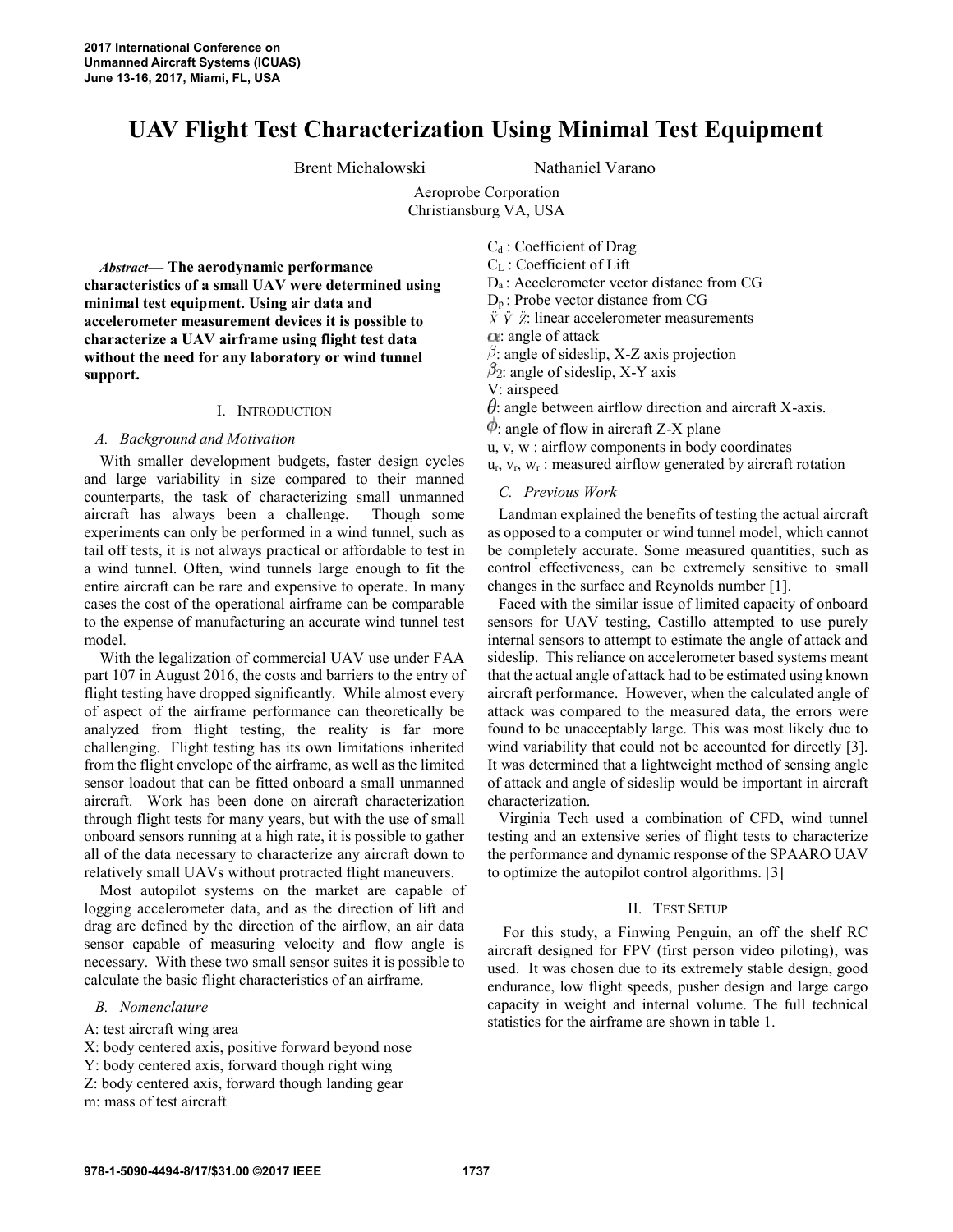| <b>MGTOW</b>         | $2.8$ kg               |
|----------------------|------------------------|
| <b>Empty Weight</b>  | $1.28$ kg              |
| <b>Static Thrust</b> | $1.9 \text{ kg}$       |
| Wing Area            | $0.36 \; \mathrm{m}^2$ |
| Wingspan             | 1720 mm                |
|                      |                        |

Table 1: Test Aircraft Specifications

and maximum gross takeoff weight of 2.8 kg, this small aircraft provided an inexpensive off-the-shelf solution for carrying small airborne experiments.

Aeroprobe's Micro Air Data Computer with integrated GPS/INS was able to provide the requisite air data, along with a secondary set of INS information at 20 Hz. The entirety of the sensor suite, including the GPS antenna and multiport probe, weighed in at just over 250g.The full specs of recorded data is shown in table 2. The µADC offered a large savings in weight and a smaller effect on the aircraft flight dynamics, with only a small diameter probe external to the aircraft required, shown in Fig 1.

| <b>Recorded Quantities</b> | date, airspeed $(V)$ ,<br>$AoA(\alpha)$ , AoS ( $\beta$ ),<br>pressure altitude, air<br>temperature, GPS<br>position, & INS<br>orientation |
|----------------------------|--------------------------------------------------------------------------------------------------------------------------------------------|
| Max Data Rate              | 100 Hz                                                                                                                                     |
| Angle of Attack Range      | $20^\circ$                                                                                                                                 |
| Angle of Sideslip Range    | $20^{\circ}$                                                                                                                               |
| GPS module                 | XSens MTi-100                                                                                                                              |

Table 2: Aeroprobe µADC Specifications



Fig. 1: Front and side view of the test aircraft

Accurately measuring the static pressure of the freestream flow proved to be the most demanding of the testing hardware, requiring a static ring on the nose mounted probe two fuselage diameters, eleven inches, in front of the aircraft. Although this extended the total length of the aircraft by a quarter, there were no noticeable negative effects on aircraft performance.

#### III. TESTING

The testing was performed under the oversight of the Mid Atlantic Aviation Partnership at Virginia Tech's UAV test facility. An aerial picture of the facility overlaid with the GPS track of one of the flights under manual control is shown in Fig 2.

Through the course of testing, 43,000 data points were taken, excluding those invalidated by anomalous effects, such as ground effect and ground contact.

There are three clear peaks in the flight data shown in Fig 3. The two sharp peaks on the left can be attributed to the time the aircraft spent in an autopilot governed circling loiter, while the less concentrated peak can be attributed to the pilot's manual maneuvering. It is also clear that the average angle of sideslip is approximately –7 degrees. This could be due to P-factor turning the airframe, sensor mounting bias or the pilot and autopilot's favoring of right hand turns.

Flight testing is inherently limited to the aircraft's operational envelope, providing relatively sparse data at extreme flight angles even with aggressive piloting.



Fig. 2: GPS flight path one test flight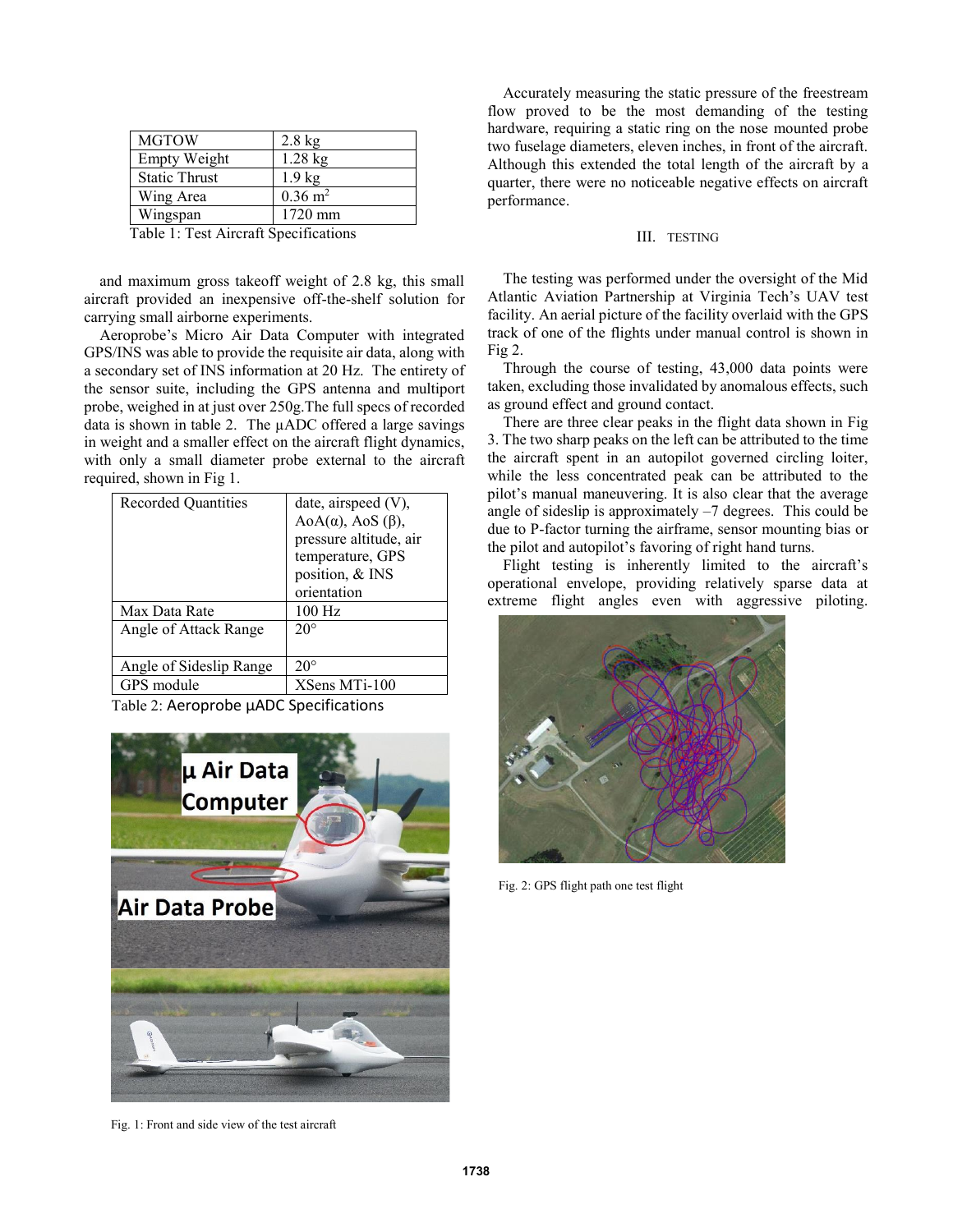

#### IV. DATA ANALYSIS

To accurately analyze the data taken onboard the aircraft, it is vital to first move all the measurements to the aircraft's center of gravity. In the following equations, a subscript of m (ex:  $\ddot{x}_m$ ) indicates a raw measured quantity while values without can be assumed to be location independent or located at the CG.

As the autopilot in this test was located above and in front of the center of gravity, the recorded linear acceleration contained tangential and centrifugal elements. However, angular rates and accelerations are both recorded by the autopilot and are constant for all locations in a rigid body. Using the distance from the autopilot mounting location and the aircraft's CG ( $\vec{D}_a$ ), as well as the recorded angular rates (  $\dot{\theta}$ ) and accelerations ( $\ddot{\theta}$ ), it is possible to calculate the linear acceleration of the center of gravity using shown in (1).

$$
\ddot{X} = \ddot{X}_m + \vec{D}_a \hat{x} * (\dot{\theta}_y^2 + \dot{\theta}_z^2) + \vec{D}_a \hat{z} * \ddot{\theta}_y + \vec{D}_a \hat{y} * \ddot{\theta}_z \n\ddot{Y} = \ddot{Y}_m + \vec{D}_a \hat{y} * (\dot{\theta}_x^2 + \dot{\theta}_z^2) + \vec{D}_a \hat{z} * \ddot{\theta}_x + \vec{D}_a \hat{x} * \ddot{\theta}_z \quad (1) \n\ddot{Z} = \ddot{Z}_m + \vec{D}_a \hat{z} * (\dot{\theta}_x^2 + \dot{\theta}_y^2) + \vec{D}_a \hat{y} * \ddot{\theta}_x + \vec{D}_a \hat{x} * \ddot{\theta}_y
$$

Due to the air data being measured on a boom far in front of the aircraft, the angle of attack and angle of sideslip also had to be corrected by removing the vertical and horizontal measured airflow generated by the aircraft's rate of rotation.

This study uses the angle naming convention of the equipment used, as is shown in Fig. 4. Using this definition, the angle of sideslip is a function of flow velocity in the  $\hat{z}$ direction, in addition to being a function of flow velocity in the  $\hat{Y}$  and  $\hat{X}$  directions.

To remove the effects of aircraft rotation on air data measurement, the measured flow velocity and angles must first be converted into flow velocity components by using (2).

$$
u_m = V_m * \cos(\alpha_m) * \cos(\beta_m)
$$
  
\n
$$
v_m = V_m * \sin(\beta_m)
$$
  
\n
$$
w_m = V_m * \sin(\alpha_m) * \cos(\beta_m)
$$
 (2)

Then, using (3), the spurious flow velocity components can be calculated from the distance from the aircraft's center of gravity to the tip of the probe  $\overrightarrow{D}_p$ , and the aircraft rotational rates  $\dot{\theta}$ .

$$
u_r = -\dot{\theta}_y * D_p \hat{z} + \dot{\theta}_z * D_p \hat{y}
$$
  
\n
$$
v_r = -\dot{\theta}_x * D_p \hat{z} + \dot{\theta}_z * D_p \hat{x}
$$
  
\n
$$
w_r = -\dot{\theta}_y * D_p \hat{x} + \dot{\theta}_x * D_p \hat{y}
$$
\n(3)

The measured airflow generated by aircraft rotation can then be subtracted out from the measured velocities and the airspeed, angle of attack, and angle of sideslip can be recalculated as shown in (4). With the effects of sensor placement removed, it is then possible to use the measurements to characterize the aircraft.

$$
V = \sqrt{(u - u_r)^2 + (v - v_r)^2 + (w - w_r)^2}
$$
  
\n
$$
\alpha = \tan^{-1}(\frac{w - w_r}{u - u_r})
$$
  
\n
$$
\beta = \sin^{-1}(\frac{v - v_r}{V})
$$
  
\n
$$
\beta_2 = \tan^{-1}(\frac{v - v_r}{u - u_r})
$$
  
\n
$$
\phi = \tan^{-1}(\frac{w - w_r}{v - v_r})
$$
  
\n
$$
\theta = \cos^{-1}(\frac{u - u_r}{V})
$$

Neither lift nor drag are in a consistent direction in an earth centric or aircraft body centric model, but rather defined as the forces normal to and parallel to the direction of airflow, respectively. However, by using the accelerations recorded onboard the aircraft, and the aircraft's mass to derive the force vector applied to the airframe. The component of this force vector parallel to the measured air data flow vector is drag, whilst the perpendicular component is lift. As the calculation uses only the accelerometer and air data measurements, the effects of gravity, wind and inertia are innately accounted for in the computations.

As the aircraft thrust and its effects are unknown factors and dependent upon throttle setting, battery voltage, airspeed, engine placement and engine alignment, this analysis will be limited to gliding flight to eliminate its effects. Once the characteristics of the aircraft are analyzed in gliding flight, it is possible to use the data to compute the effects of the engine under different conditions, though this is outside the scope of this study. While the lift force is defined as all forces normal to the direction of airflow and all factors are shown in (5), a simplified approach can be taken, as shown in (6).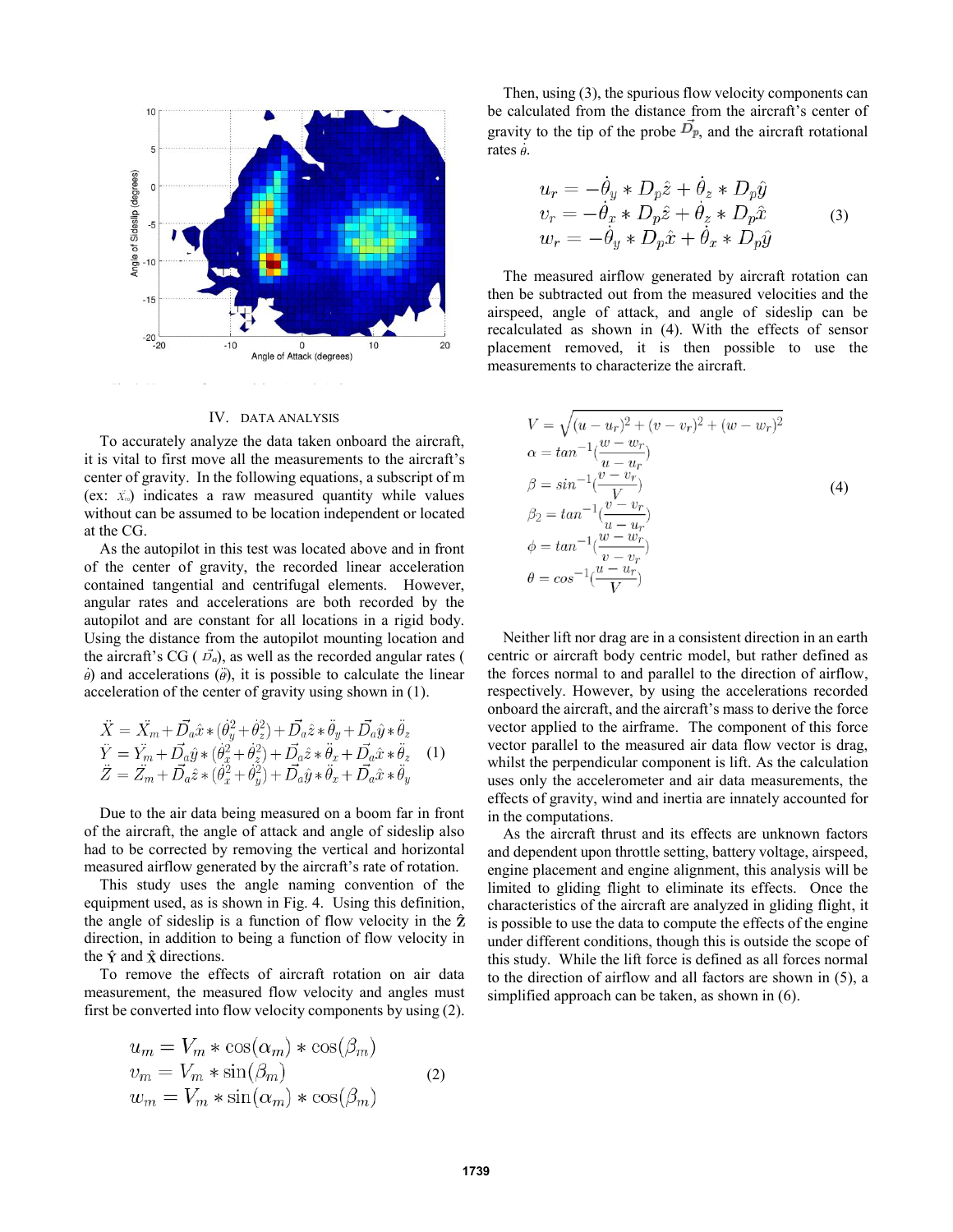$$
(C_L * \frac{q*a}{m})^2 = (\ddot{X} * sin(\theta) + \ddot{Y} * cos(\beta_2) + \ddot{Z} * sin(\alpha))^2 +
$$
  

$$
(\ddot{X} * sin(\theta) + \ddot{Y} * sin(\beta_2) + \ddot{Z} * cos(\alpha))^2
$$
 (5)



Fig. 4: air data measurement angles

$$
C_L = \frac{\ddot{Z} * \cos(\alpha) - \ddot{X} * \sin(\alpha)}{q * A/m}
$$
 (6)

This set of equations omits both the accelerometer measurements in the Y-direction, as well as removes the effects of angle of sideslip. The omission of these components has very little effect on the calculated lift due to the much lower side area of the aircraft relative to the wing area effective in the Z-direction, and the much lower airspeeds relative to the X-axis. This simplification both reduces the complexity of the data processing, as well as allows the data to be cleanly understood in only two dimensions.

Calculation of the drag force on the aircraft is simply the projection of the vector force on the aircraft onto the direction of airflow, which can be calculated using (7). Lift is slightly more complicated as by its definition, it includes all forces perpendicular to the direction of airflow in (7). The twodimensional simplification is less applicable for drag calculation as the sideslip component comprises a much larger portion of the drag than it does of the lift.

$$
C_D = \frac{\ddot{X} * \cos(\phi) + \ddot{Y} * \sin(\beta_2) + \ddot{Z} * \sin(\alpha)}{q * A/m} \tag{7}
$$

# V. RESULTS

An initial analysis of the coefficient of lift from the flight test data resulted in an unexpectedly large variance. This was initially accounted for by subdividing the data by elevator setting. Taking only the data from the trimmed elevator setting, the result is shown below in Fig. 5 plotted with the variance. Due to the significantly lower number of data points at extreme angles of attack, the variances are larger at the extremes. Also, the large variance at ten degrees is a clear indication of stall.



Fig. 5: Zero Elevator Coefficient of Lift and 2σ variance



Fig. 6: Coefficient of Lift Divided by Elevator Deflection



Fig. 7: Coefficient of Drag as a function of AoA with Standard Error